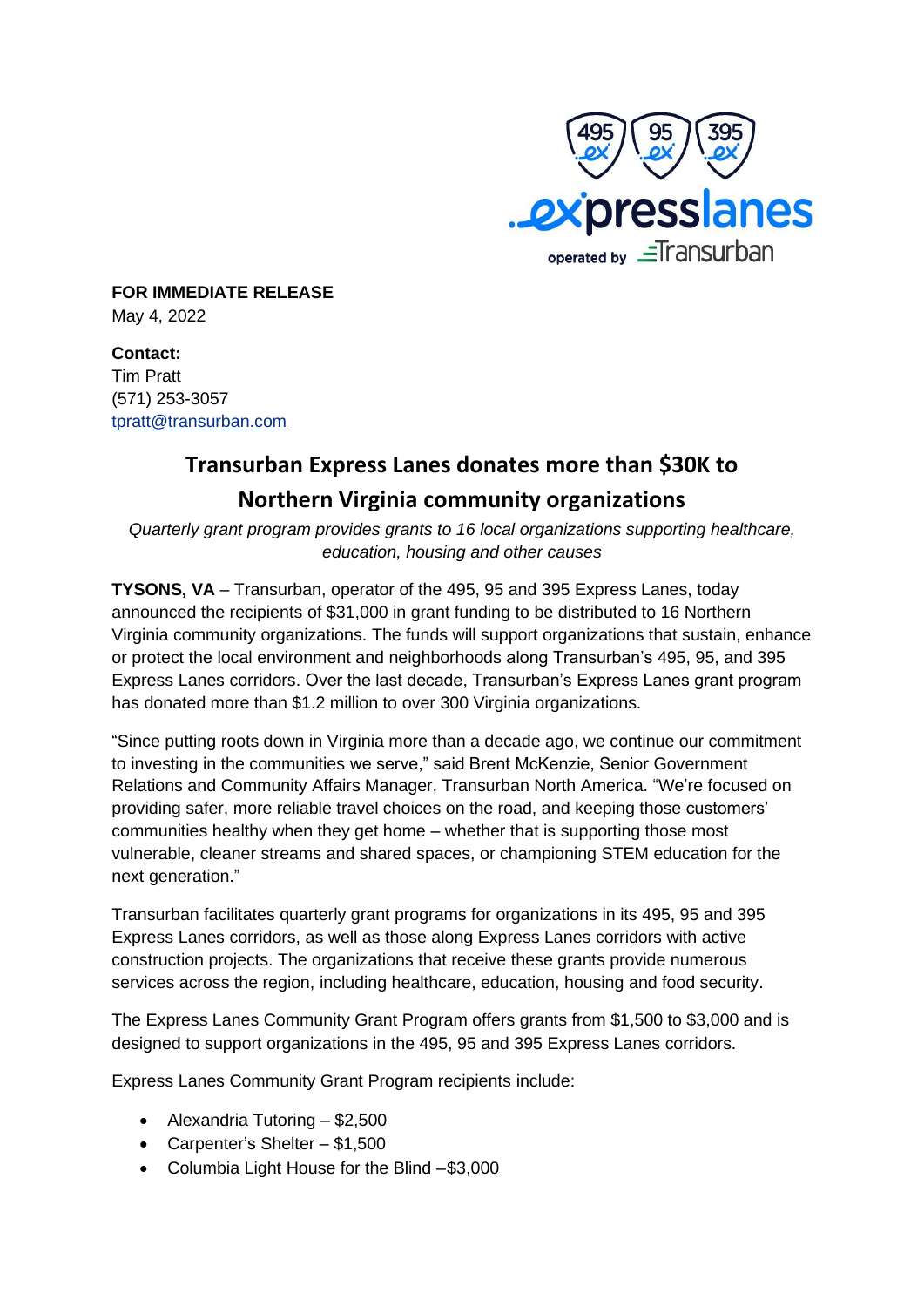- For the Nations DC \$1,500
- Good Shepherd Housing \$1,500
- La Cocina  $VA $1,500$
- Southeast Fairfax Development Corp. \$1,500
- Virginia Hospital Center Pediatrics \$1,500
- Virginia Hospital Center \$1,500

The Fred Ex Community Grant Program is designed to support organizations in the greater Fredericksburg area. It began with construction of the Fredericksburg Extension of the I-95 Express Lanes. This program offers grants ranging from \$1,500 to \$3,000.

This quarter's Fred Ex Community Grant Program recipients include:

- Gwyneth's Gift  $-$  \$3,000
- Hands on Harvests \$1,500
- Jenkins Donelson Foundation \$2,500
- Path Forward  $-$  \$1,500
- Prince William Library Foundation \$1,500
- Sensory + Theatre=Endless Possibilities, Inc. \$2,000
- Virginia Food Connections \$3,000

Good Shepherd Housing and Family Services in Alexandria has received several grants in recent years. Those funds have been used to help about 20 local families pay the rent through Good Shepherd's Faithful Landlord program.

"We are extremely grateful to be selected as a recipient again for Transurban's Express Lanes Community Grant Program," said David Levine, CEO and president of Good Shepherd Housing and Family Services. "This grant supports our Faithful Landlord program which provides funding for emergency needs for the tenants living in our housing. Even in affordable housing, many families live paycheck to paycheck, and our Faithful Landlord program can be used to pay for unexpected expenses that would otherwise lead to lost hours or additional debt."

A new grant program will launch later this year to coincide with construction of the 495 Express Lanes Northern Extension (495 NEXT) project in Fairfax County. The 495 NEXT project will add approximately 2 1/2 miles of Express Lanes to the 495 Express Lanes system, delivering safer, faster and more reliable travel choices in one of the nation's most congested corridors.

To learn more about Transurban's grant programs and how to apply, visit <https://www.expresslanes.com/about>

## **About Transurban North America**

Transurban is one of the world's largest toll-road operators and developers, working to get people where they want to go, as quickly and safely as possible. By embracing collaboration with government, our public-private partnerships are delivering transformative infrastructure solutions across five markets. In fiscal year 2021, our global customers saved 376,000 hours on average each workday across 2 million trips on our roads with faster, more predictable travel options. With a leading market share of transportation P3 investment in North